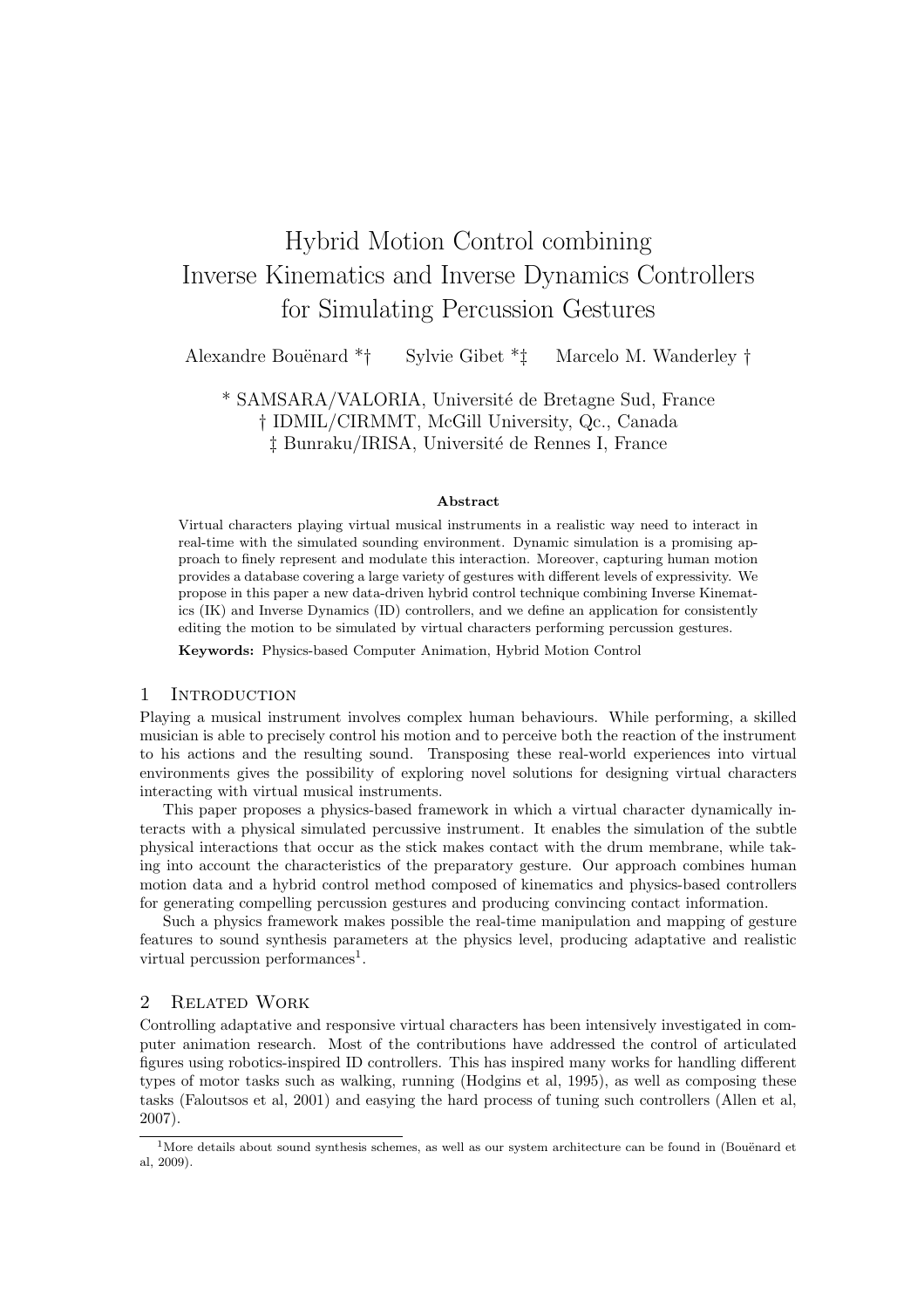

Figure 1: Physics-based motion capture tracking, either in the *Joint Space* from angular trajectories, or in the Cartesian Space from end-effector trajectories. The Hybrid Control involves the combination of IK and ID controllers.

More related to our work are hybrid methods, based on the tracking of motion capture data performed by a fully dynamically controlled character. The specificity of our contribution lies in the integration and the collaboration of IK and ID controllers, rather than handling strategies for transtioning between kinematic and dynamic controllers (Shapiro et al, 2003; Zordan et al, 2005). IK has also been used as a pre-process for modifying the original captured motion and simulating it on a different character anthropometry (Zordan and Hodgins, 1999). We rather use IK as a basis of our hybrid control method for specifying the control of a dynamic character from end-effector trajectories. This hybrid collaboration is particularly consistent for the synthesis of percussive gestures, which is not taken into account in previous contributions (Zordan and Hodgins, 1999; Bouënard et al, 2008-a).

# 3 Data-driven Hybrid Motion Control

A motion capture database contains a set of various percussion performances including different drumstick grips, various beat impact locations and several musical playing variations. We propose two ways for achieving the motion control (Figure 1), either by tracking motion capture data in the Joint space (angular trajectories), or tracking end-effector trajectories in the 3D Cartesian space. Tracking motion capture data in the Joint space requires ID control, whereas tracking in the end-effector (Cartesian) space requires both IK and ID (hybrid) control.

In the latter case, end-effector targets  $(X^T)$  in the 3D Cartesian space are extracted from the motion capture database, and used as input for the IK algorithm to compute a kinematic posture  $\Theta^T$  (vector of joint angular targets). We chose the Damped Least Squares method (Wampler, 1986) equation (1), a robust adaptation of the pseudo-inverse regarding the singularity of the Inverse Kinematics problem.  $J_{\Theta}^+$  is the damped adaptation of the pseudo-inverse of the Jacobian, and  $X^S$ represents the current end-effector position of the system to be controlled. Other traditional IK formulations may be equally used, as well as learning techniques (Gibet and Marteau, 2003).

Angular targets  $\Theta^T$  and current states  $(\Theta^S, \dot{\Theta}^S)$  are then used as inputs of the ID algorithm, equation (2), for computing the torque ( $\tau$ ) to be exerted on the articulated rigid bodies of the dynamical virtual character. This one is composed of rigid bodies articulated by damped springs parameterized by damping and stiffness coefficients  $(k_d, k_s)$ .

$$
\Delta \Theta^T = \lambda J^+_{\Theta} (X^T - X^S), \ \ \Theta^T = \Theta^S + \Delta \Theta^T \tag{1}
$$

$$
\tau = k_s \cdot (\Theta^S - \Theta^T) - k_d \cdot \Theta^S \tag{2}
$$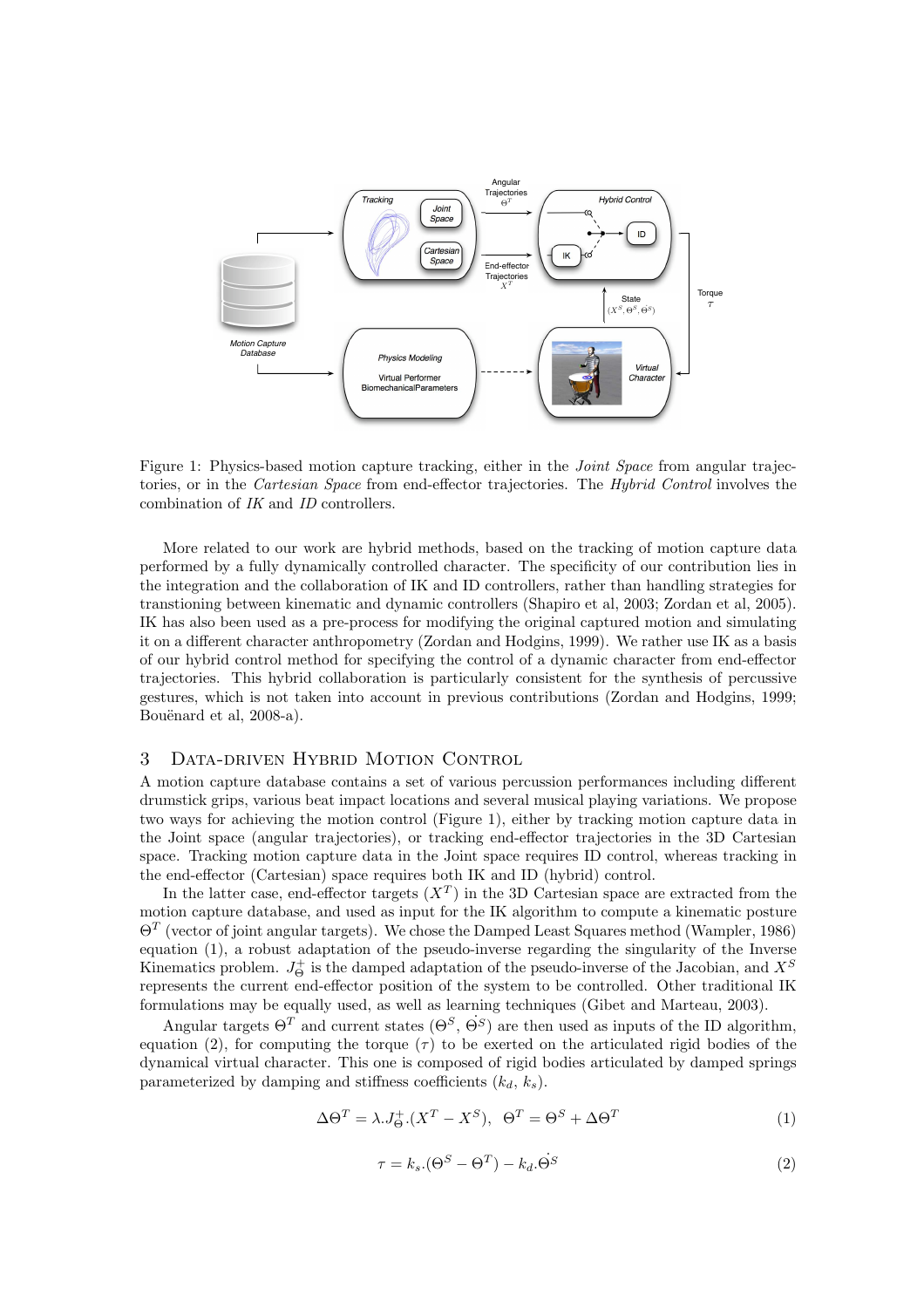

Figure 2: Comparison of elbow flexion angle trajectories: original motion capture data vs. data generated by the IK algorithm.

This hybrid approach enables the manipulation of physically simulated motion capture data in the 3D Cartesian space  $(X^T)$  instead of the traditional angular space  $(\Theta^T)$ . It is indeed more consistent and intuitive to use end-effector trajectories for controlling percussion gestures, for instance drumstick extremities obtained from the motion capture database.

# 4 Results

The results obtained by the two tracking modes are compared, keeping the same parameterization of the damped springs composing the virtual character. We ran the simulation on a set of percussion gestures (French grip, legato) recorded at a sample rate of 250 Hz for capturing the whole body of the performer, as well as the drumsticks. The hybrid control scheme tracks one percussion gesture for synthesizing whole arm movements solely from the specification of drumstick tip trajectories.

Figure 2 presents the comparison between raw motion capture data and data generated by the IK process. It shows that data generated by the IK formulation are consistent with real data, especially for the elbow flexion angle that is one of the most significant degree of freedom of the arm in percussion gestures, especially during preparatory phases (Bouënard et al, 2008-b).

Finally, we present the comparison of the two control modes (ID control only and hybrid control) in Figure 3. One interesting issue is the accuracy of the hybrid control mode compared to the simple ID control. This observation lies in the fact that the convergence of motion capture tracking is processed in the Joint space in the case of ID control, adding and amplifying multiple errors on the different joints and leading to a greater error than processing the convergence in the Cartesian space for the hybrid control. The main drawback of this improvement is however the additional computationnal cost of the IK algorithm which is processed at every simulation step. It nevertheless provides a more consistent and flexible motion edition technique for controlling a fully physics-based virtual character.

#### 5 Conclusion

We proposed in this paper a physically-enabled environment in which a virtual character can be physically controlled and interact with the environment, in order to generate virtual percussion performances. More specifically, the presented hybrid control mode combining IK and ID controllers leads to a more intuitive yet effective way of editing the motion to be simulated only from drumstick extremity trajectories. Future work includes the extension and improvement of our hybrid control technique for editing and simulating percussion motion in the 3D Cartesian space.